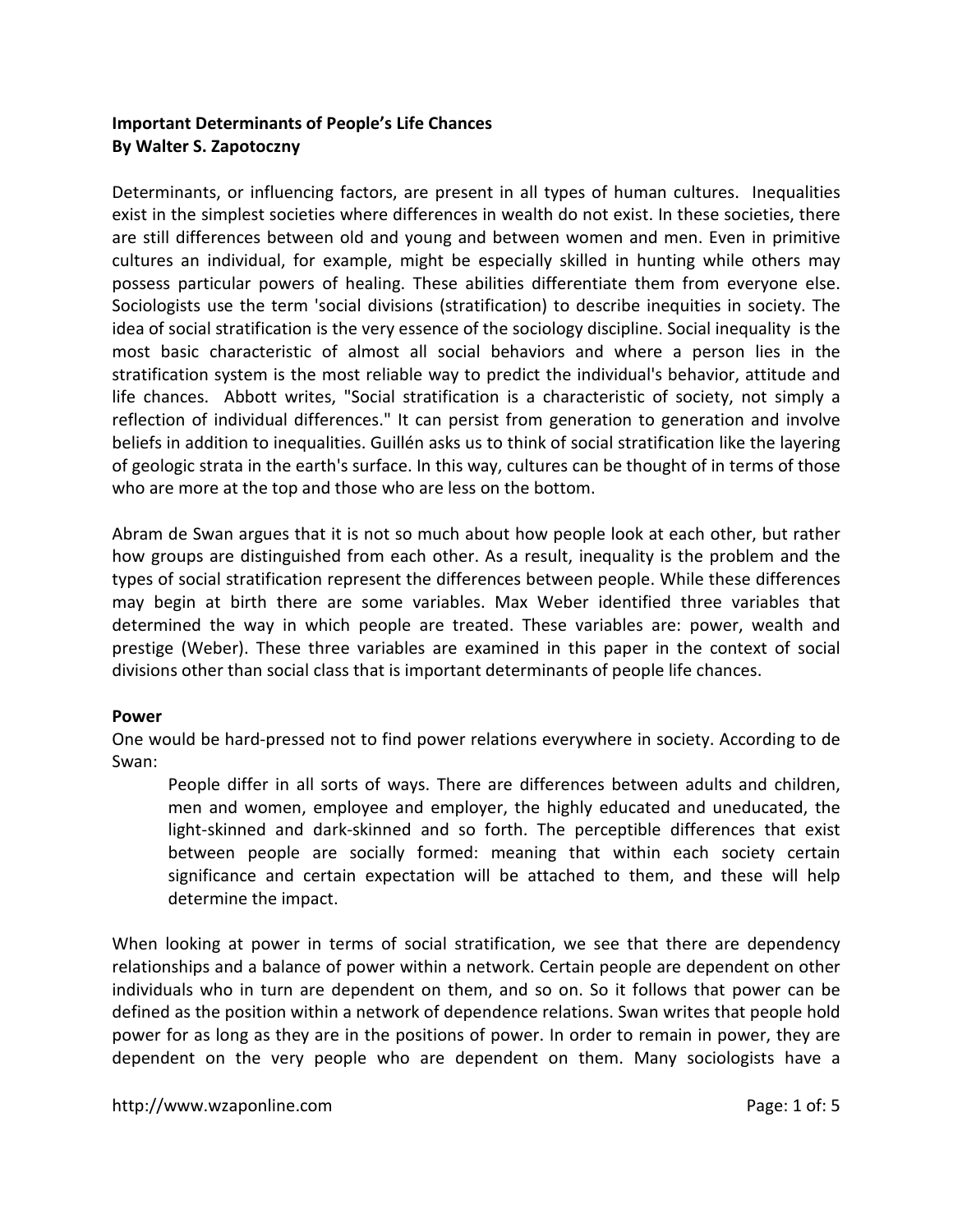distinctive way in which they look at the power. They believe everyone has a role to play in obeying laws and keeping peace in society.

They also look at functional relationships. For example if students did not exist, there would not be a need for universities. Swan concludes, "In modern societies, governments often control their armed forces from separating them: army, navy, and air force compete for funding from the budget, which stops them forming a united front against the government."

When people are in positions of power, they can take advantage of their position to make it stronger, thus making them more powerful. In most cultures, people who hold positions of power are celebrated as individualists and achievers. Those not in positions of power generally do not hold the same social standing or sense of worth. Macionis and Plummer state, "Inequality is not always injustice; on the contrary all societies endorse some dimensions of inequality as fair while condemning others as wrong. Justifications for social stratification then, from place place."Most members of society accept power as legitimate and proper. Power is accepted as a genuine necessity that serves the interests of all society's members. It is also accepted that some people have power and some do not. This leads to an inequity in society and to a way in which people are judged. Another social inequity is the ownership of property or wealth.

### **Wealth**

"Property entails the actual power to dispose of goods, including land and livestock," writes de Swan. Property is not just power over things, but also involves people having goods at their disposable. Merriam-Webster Dictionary defines wealth as, "Abundance of valuable material possessions or resources." It can also mean having goods and keeping others from using them. This is known, from a sociological standpoint, as 'exclusive power of disposal.' People often employ their wealth to make others reliant on them. Property can be a very powerful resource and a form of power relationship. This was not always the case. Swan writes, "In nomadic societies - compromising itinerant hunter-gatherers, who feed off the animals and plants they encounter on their travels - no crops are sown, and the land is not cultivated." These nomadic societies did not have the tools we use today. In their society, there was hardly any question of property. They discarded tools after use to dissuade envy and competition for property. Today, the accumulation of property is seen as positive.

Some sociologists suggest that the middle class today gets their life chances from three assets: property assets, organizational assets and cultural assets. The members of the middle class with property, the self employed and small employers would be higher in worth than others. De Swan explains:

Because property implies by definition the exclusion of others, property relations can only endure when this exclusion can be effectively maintained. Property also calls for a non-aggression pact with other possessors and means that possessors must defend their goods from the property less - in agricultural societies this means that the landless,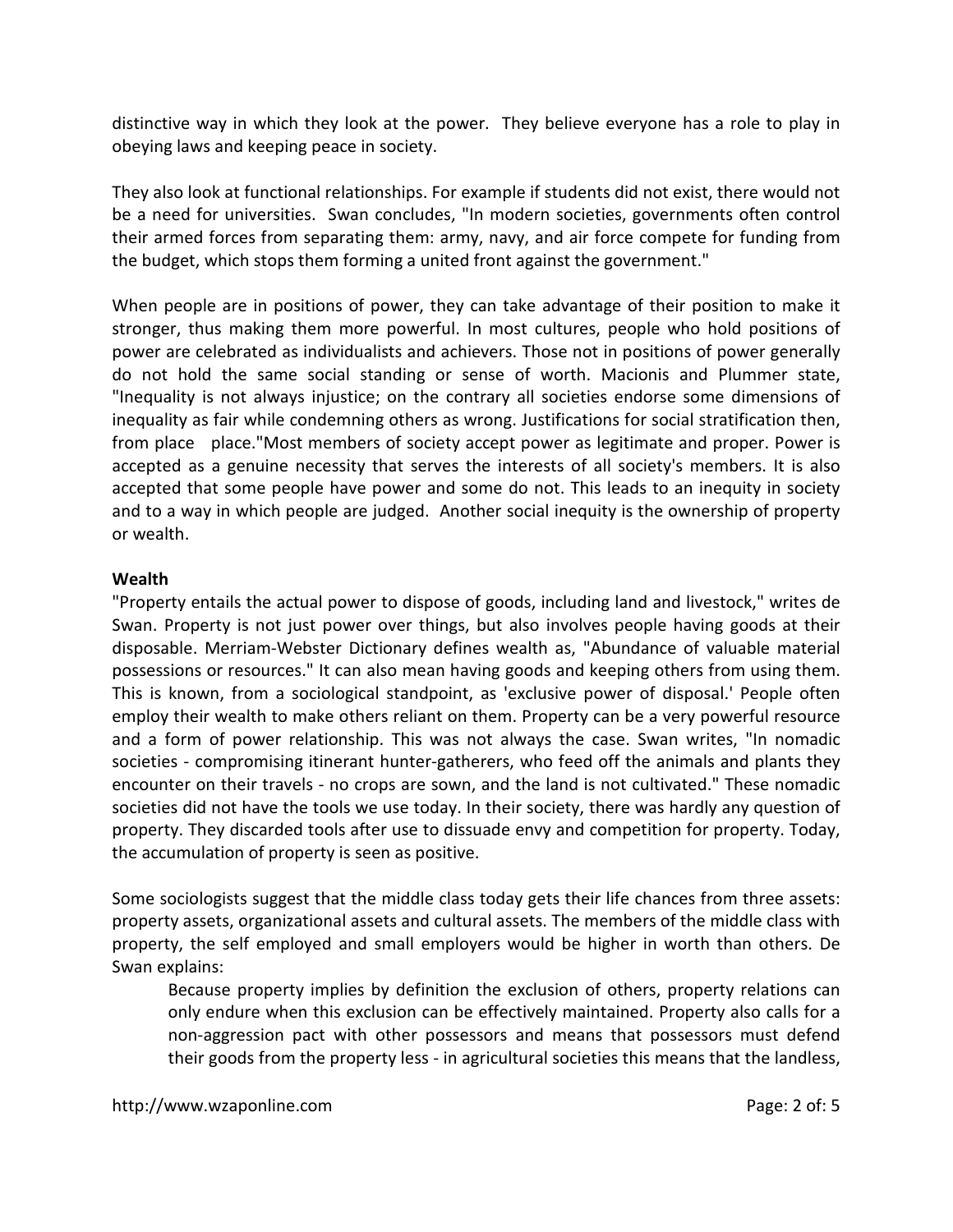and in industrial societies it means that those who do not possess land, factories, or machinery, or financial assets.

The ownership of property can have its own relationships of power. Farmer believes the land is their most valuable asset because it can not only take care of their immediate needs but also provide for others. Industrial property is comprised of factories, machines and vehicles. Most people's property consists of their homes and other durable goods. The amount of this type of property that one possesses can raise their worth in terms of social stratification. Learning and knowledge has become an increasingly valuable asset. Acquired skills are valued as important in industrial society. These skills are generally acquired through education. Wealth and property can be measured in terms of money, while power cannot. Often, in order to hold wealth, one must have skills and the commensurate prestige.

### **Prestige**

Merriam-Webster Dictionary defines prestige as, "standing or estimation in the eyes of people**:** weight or credit in general opinion." The amount of esteem, honor related with social positions, an individual's quality and life style can determine a person's prestige. Prestigious people can be described as prominent, highly placed or even grand. Prestigious people are often looked up to as people pay attention to what they are saying. People are usually ranked by the position they hold. The higher the rank, the more prestigious. Prestige is the value that others assign to a particular position. Sociologists have been looked at the prestige of numerous occupations for more than fifty years. Generally, people tend to consider medicine, law and engineering as the highest professions. People also tend to attach prestige to professions that generate a high income. Prestige also is attached with occupations requiring considerable ability and education. Prestige is always noticeable and is considered by the receiving of awards. For example, when a person receives an award we look at them with pleasure and respect. Some people like to show-off they prestige by driving expensive cars or by wearing expensive jewelry. Driving a Ferrari is considered by most as recognition of achieving a higher level of social stratification.

Our modern culture places a high value on working hard and being persistent in reaching the top. For some, the mere appearance on television is sufficient to consider someone prestigious. Comparison is the basis for assigning prestige. For example, the medical doctor would be automatically given greater prestige than the factory worker or social worker. This comparison scale is ingrained in us, although it does change over the years. It is almost impossible to avoid comparisons within the social arrangement. Prestige comes more from personal achievement than from inherited positions in our society. It earlier societies prestige was bestowed based on one's family status. Sometimes people who hold power are considered prestigious, while others in power are not. One position may be more powerful and another more prestigious without any power. According to Macionis and Plummer:

High prestige and high income go hand in hand. Occupational prestige ranking are much the same in all industrial societies. In almost every society, the more highly ranked work that involves the mental activity from extensive supervision confers greater prestige than lower class occupations that require supervised manual labor.

http://www.wzaponline.com example and the page: 3 of: 5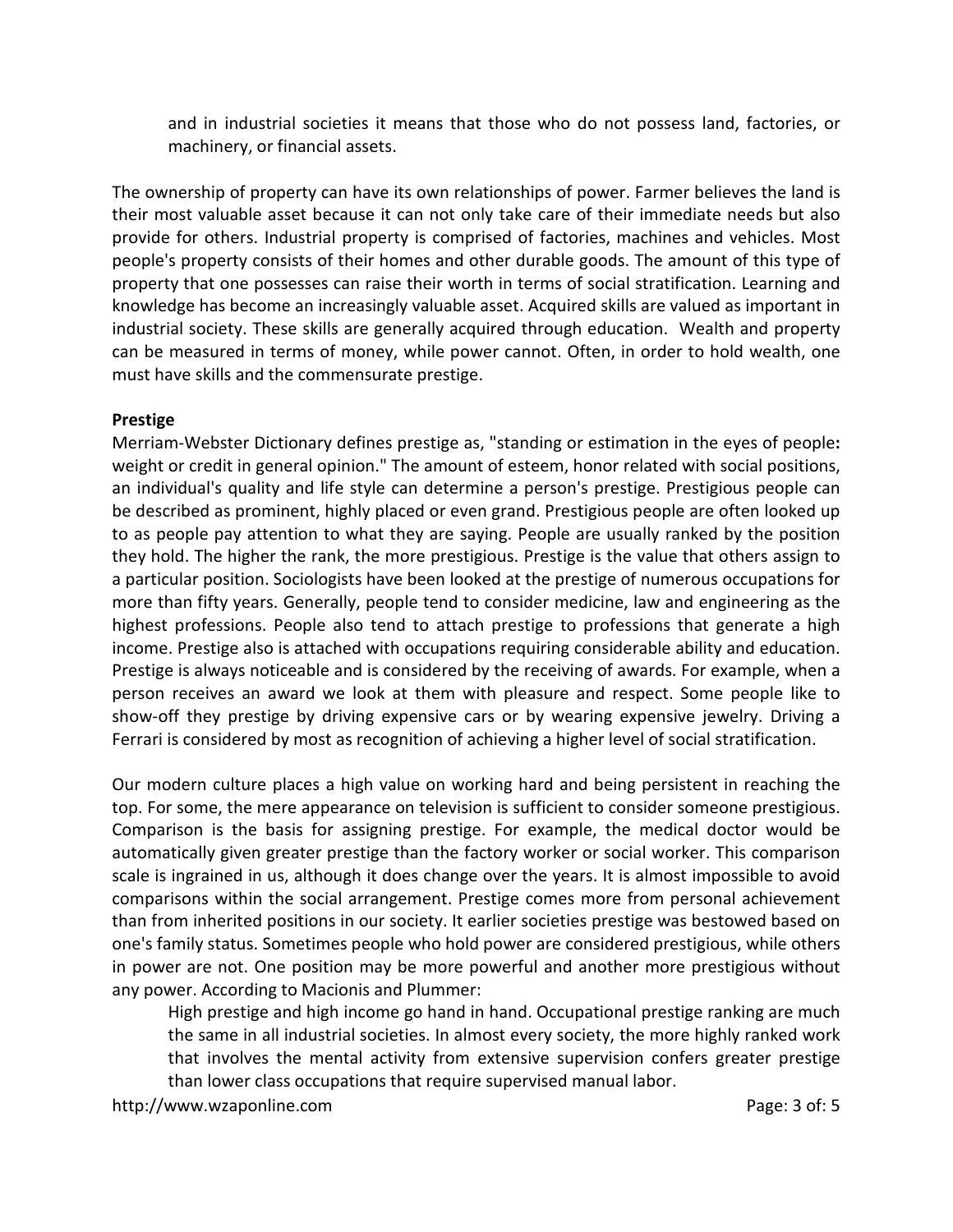It is not automatic, but prestige is often associated with the ownership of property or assets. Inconsistencies can occur if a person has power and property but no prestige and vive-a-versa. Esteem can be gained by people who have a great deal of wealth and show off that wealth. Also, society can see the transformation of prestige into power or prestige into.

## **Conclusion**

Central to our understanding of social divisions and life chances is an understanding of social inequalities. There is more to the understanding of social stratification than inequalities in life chances though. All individuals find themselves somewhere among the layers of social hierarchy because of their economic relation to others as well as their social relations and interactions with others. Everyone is forced into real social groupings that continue to duplicate over time. Employment in like jobs and having interactions with others, marriage and kinship all help us to build barriers that close out our social layer from others. Most sociologists think that social divisions comprise a central characteristic of all societies. It shapes both our lives as well as the characteristics of society. Social mobility can be horizontal or vertical. Jon Shepard writes:

Horizontal mobility involves changing from one occupation to another at the same social class level, as when an Army captain becomes a public school teacher, a minister becomes a psychologist, or a restaurant server becomes a taxi driver. Because horizontal mobility involves no real change in occupational status or social status, sociologists are not generally interested in investigating it. Vertical mobility, however, is another story. With vertical mobility, a person's occupational status or social class move upward or downward. When the change takes place over a generation, it is called intergenerational mobility. If a plumber's daughter becomes a physician, upward intergenerational mobility has occurred. If a lawyer's son becomes a carpenter, downward intergenerational mobility has occurred.

While much effort has been made to distribute these equally, they remain as they always have been. A large amount of resources has been expended to educate people about social stratification and for proposed changes. Some sociologists believe that social stratification guarantees that the most capable individuals fill the most important jobs. These qualified individuals are then rewarded for performing their required tasks. In the process, they may achieve power, wealth, prestige or all of them. Some jobs require special talents and skills. Not everyone is capable of learning these skills or developing special talents. Society awards people who are willing to make sacrifices in order to fill these jobs with wealth and prestige. This is why doctors make more money than a construction laborer. A high level of skill is need to be a doctor, while being a construction laborer does not require much skill.

Most people accept the existing social stratification structure. School children are taught that with education and hard work they can succeed. They learn that people on the top of the social stratification have worked hard and applied their abilities, resulting in high self-esteem. Those on the bottom of the social stratification do not have the talent or motivation to succeed and suffer from low self-esteem.

http://www.wzaponline.com example and the page: 4 of: 5